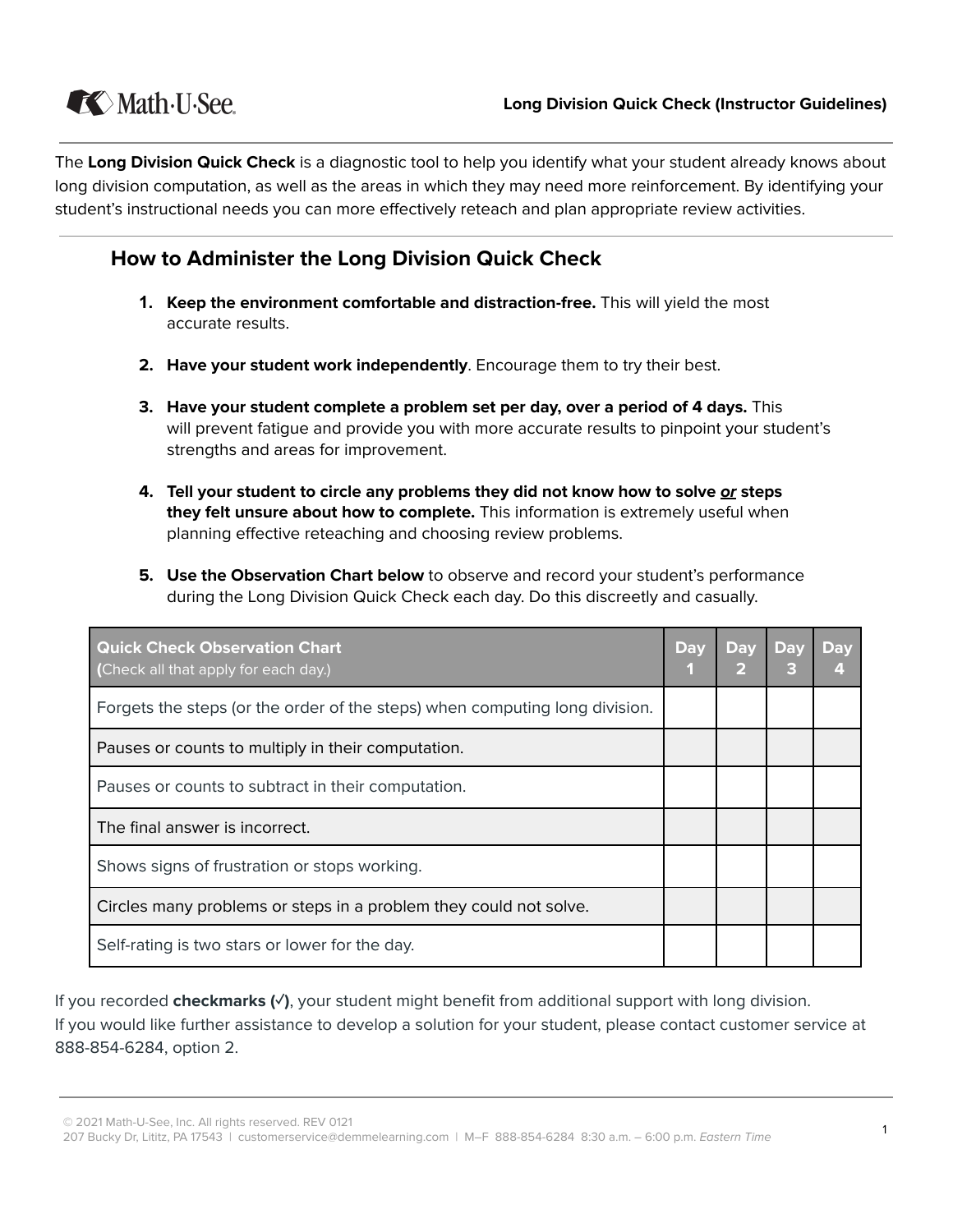### **Answer Key**

**Day 1**

- 1. 13
- 2. 14 r. 4

### **Day 2**

- 1. 4 r. 11
- 2. 5 r. 25

### **Day 3**

- 1. 165 r. 11
- 2. 88 r. 99

### **Day 4**

- 1. 103 necklaces with 2 beads left over.
- 2. 51 r. 9 (They need to buy 52 boxes to get the 825 plates needed.)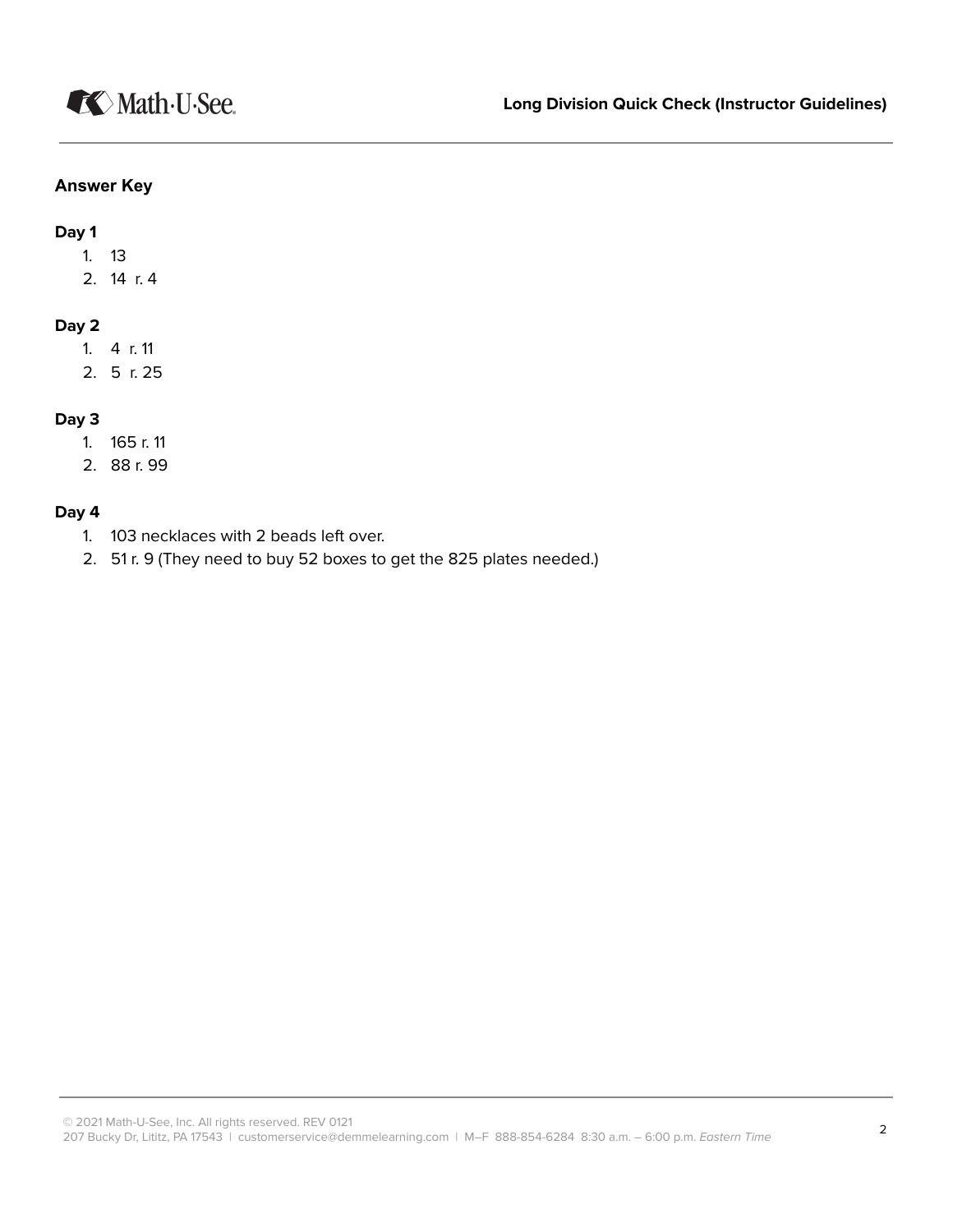# **K** Math U See.

# **Day 1**

## **Directions**

- **1.** Complete each problem to the best of your ability.
- **2.** Show all of your work.
- **3.** Circle any problems you are unsure how to solve (or finish solving).

**1) 2)**

6

88

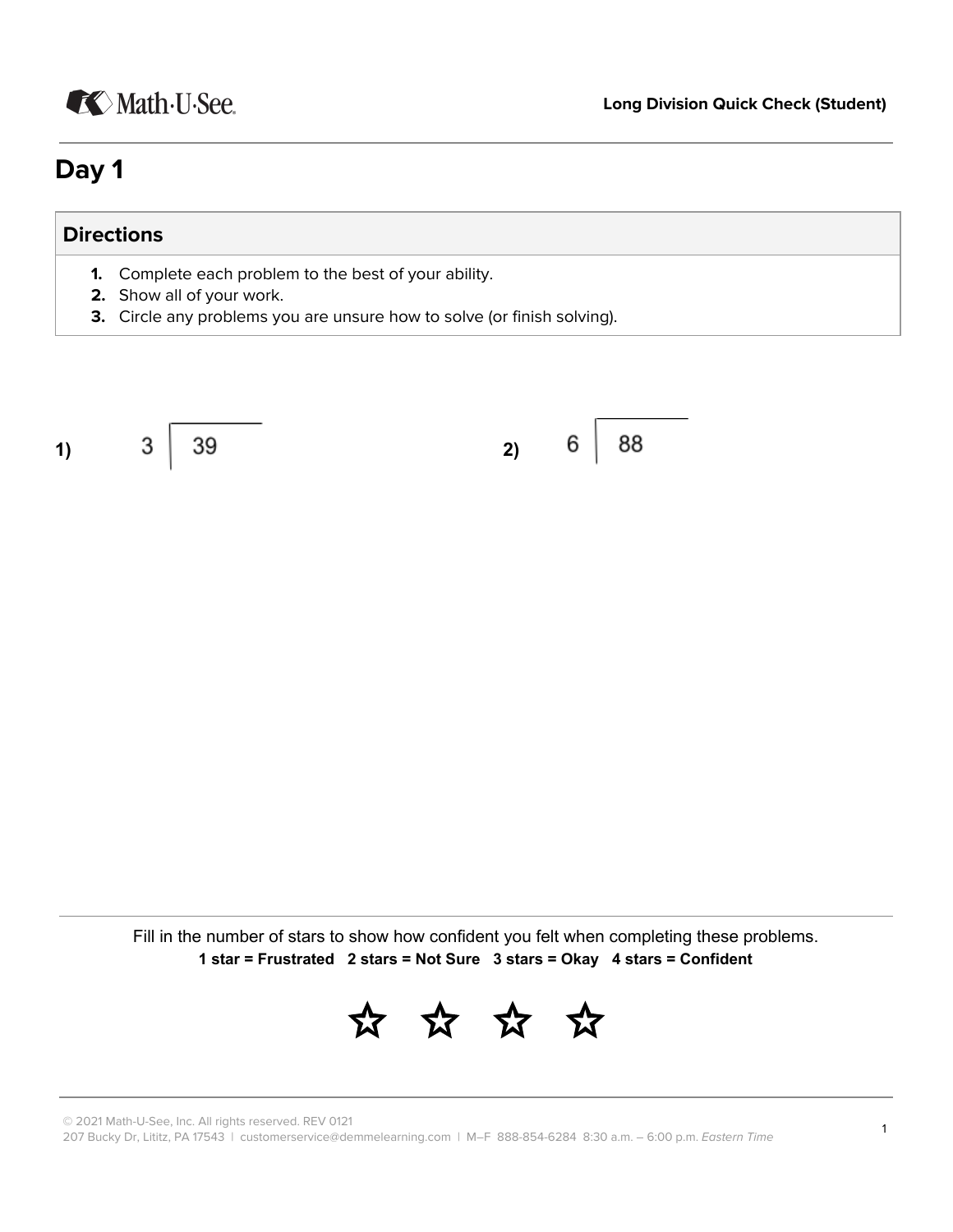# **K** Math U See.

# **Day 2**

### **Directions**

- **1.** Complete each problem to the best of your ability.
- **2.** Show all of your work.
- **3.** Circle any problems you are unsure how to solve (or finish solving).

$$
1) \t 17 \t 79 \t 2) \t 48 \t 265
$$

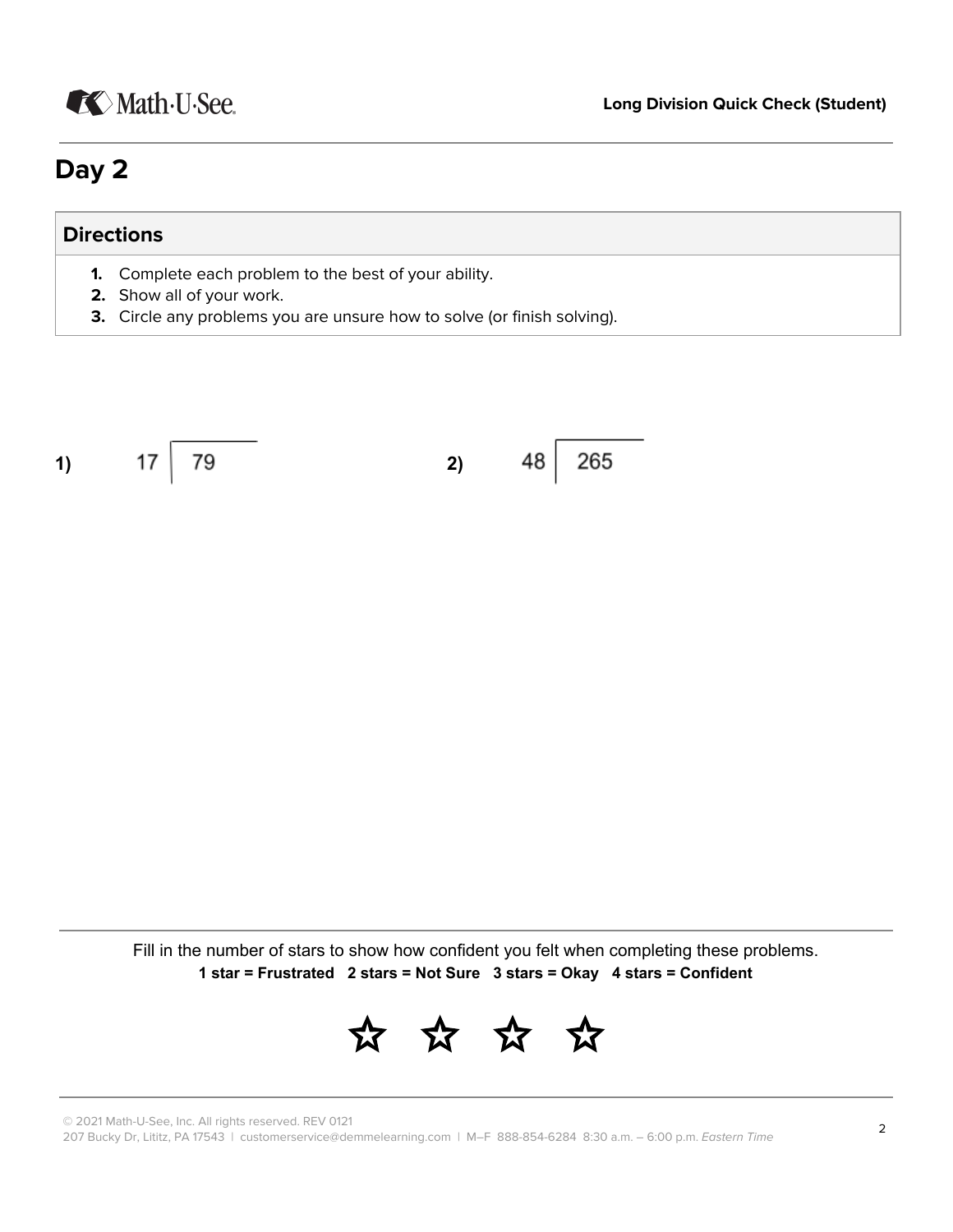

# **Day 3**

## **Directions**

- **1.** Complete each problem to the best of your ability.
- **2.** Show all of your work.
- **3.** Circle any problems you are unsure how to solve (or finish solving).

**1)**  $34 \mid 5,621$  **2)** 

 $|9,867$ 111